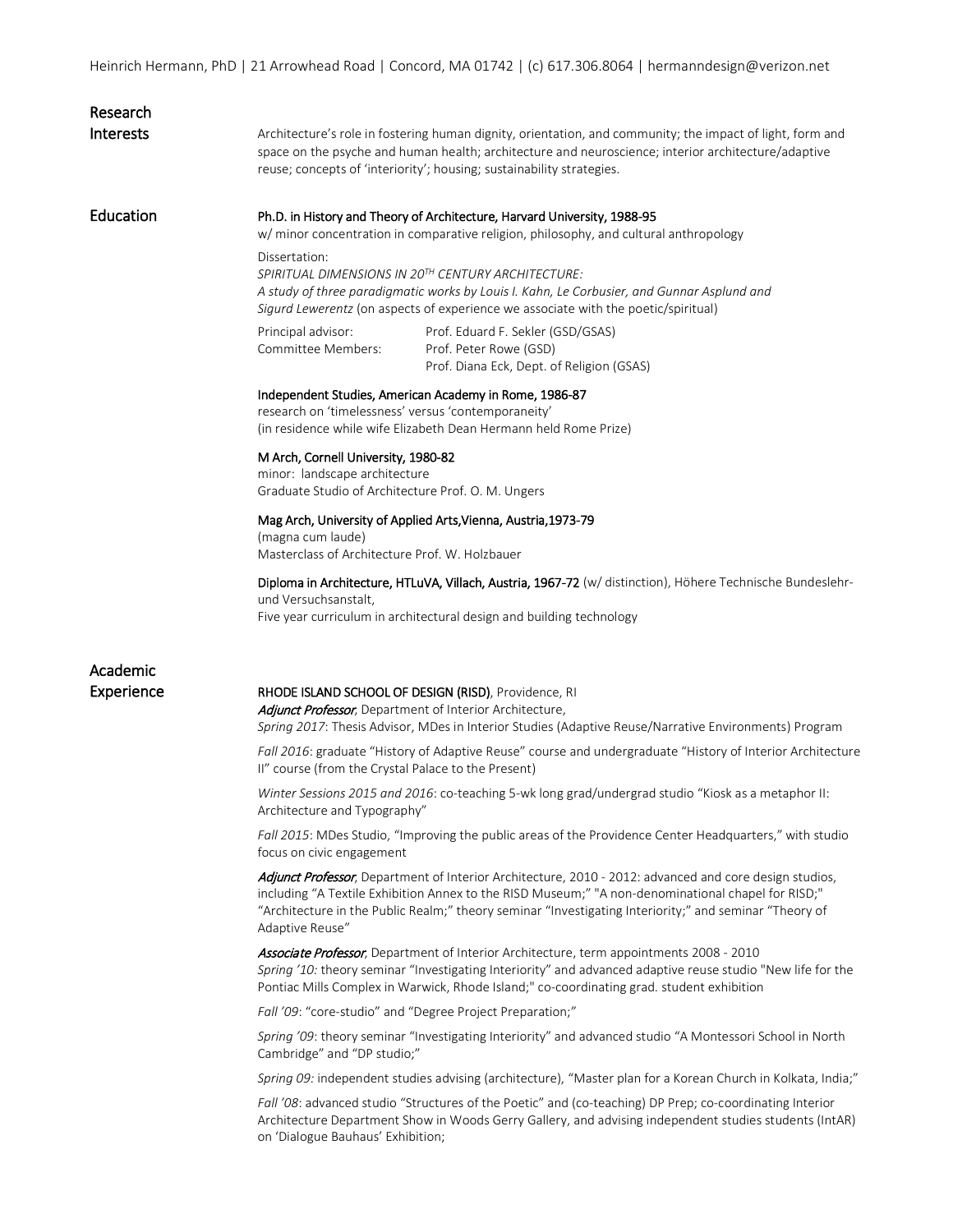## Member, Admissions Committee, 2008/09 and 2009/10

## Visiting Design Critic, 1999-2008

*Spring 2008*: Dept. of Interior Architecture, advanced studio "Metamorphosis – the architecture of sustainable change"

*Fall 2003:* Dept. of Interior Architecture, advanced studio "An Interfaith Chapel for RISD"

*Fall 1999:* Dept. of Architecture, advanced studio "An Archive/Museum for Martha Graham in Washington, D.C."

*Spring 1999:* Dept. of Landscape Architecture, advanced studio "A Landscape Master Plan for SUNY Potsdam" (a campus substantially designed by Edward Larrabee Barnes in the 1960s)

## DANISH INSTITUTE FOR STUDY ABROAD (DIS), Copenhagen, Denmark Visiting Adjunct Professor for RISD*,* summer 2016

Visiting Professor for RISD*,* summer 2015

## Visiting Associate Professor for RISD*,* summers 2010, 2011

Teaching RISD's graduate summer studios in the MA in Adaptive Reuse program at DIS, giving lectures, directing or co-directing study tours to Sweden/Finland, Western Denmark, and greater Copenhagen

## SUNY COLLEGE OF TECHNOLOGY AT ALFRED (ALFRED STATE), Alfred, NY

Professor, Department of Architecture and Design, academic year 2014/15: Curriculum development for core and upper years of BArch Program (with focus on Civic Engagement and

Poetics of Construction) and for BS in Architectural Technology Program (to ease transfers from BS to BArch Program)

## Chair and Professor, Department of Architecture and Design, 2012 - 2014:

Began implementing the only accredited BArch program in the SUNY System; achieved approval of program by the NAAB, and 'Initial Candidacy' status; taught senior thesis studios and developed the new course "Introduction to Design;" envisioned and achieved funding approval from SUNY for department-wide travel program to masterworks of architecture and urbanism in the Northeast and Midwest; founded alumni lecture series; founded 'Poetics of Construction' lecture series

## BOSTON ARCHITECTURAL COLLEGE, Boston, MA

Adjunct Professor, Spring 2016, Research and Writing course, Distance MArch Program Fall 2008 Distance MArch Thesis Studio

Thesis Advisor, 1994-1995

## MASSACHUSETTS COLLEGE OF ART & DESIGN, Boston, MA

Adjunct Professor, Fall 2010 co-teaching a graduate design studio on a complex urban site in Cambridge, MA.

## Visiting Faculty, Fall 1984

3-D workshop course

## NORTHEASTERN UNIVERSITY, Boston, MA

Adjunct Professor, Spring 2008 Graduate Case Studies Course

## ROGER WILLIAMS UNIVERSITY, Bristol, RI

Visiting Associate Professor (full time), Spring 2006 advanced Architectural Design Studio, "A Dance Performance Space for the Martha Graham Dance Company in Claremont, NH;" and "Theory of Architecture"

## Adjunct Professor, 2005-2007

Fall 2005: advanced Design Studio, "A new chamber music hall for the Rockport Chamber Music Festival in Rockport, MA"

Spring 2005: Advanced Comprehensive Design Studio, "Affordable prefabricated housing in a New England Setting"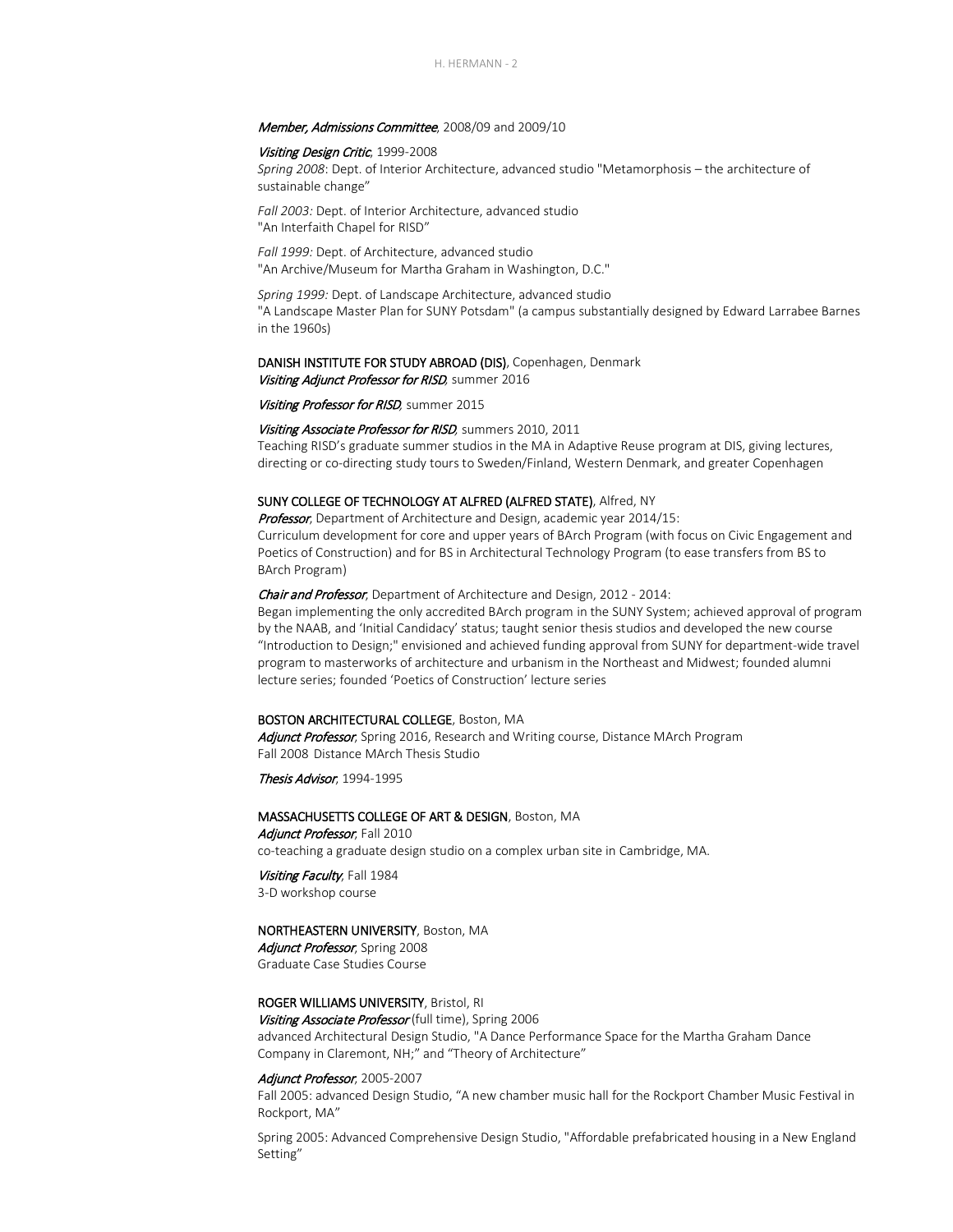UNIVERSITY OF MINNESOTA, Minneapolis-St. Paul, MN H.W.S. Cleveland Professor, Dept. of Landscape Architecture, Fall 2002 Participant and book chapter presenter in conference on the Modern Contemplative Landscape, Oct. 2002

YALE UNIVERSITY, New Haven, CT Outside Architectural Advisor and Thesis Advisor, for MArch student Cyrus Subawalla, 1999-2001

MASSACHUSETSS INSTITUTE OF TECHNOLOGY, Cambridge, MA Outside Thesis Advisor, for MArch student Jack DeBartolo 3rd, 1994

HARVARD UNIVERSITY, Cambridge, MA Senior Teaching Fellow, 1991-1993 for Prof. K. Michael Hays' "Introduction to Architectural Theory;" for Profs. K. Michael Hays and Wilfried Wang's "Architectural History II: Buildings, Texts, Contexts from the Enlightenment through the Twentieth Century"

Visiting Critic, 1985/86 (full time) Urban Infill studio (1<sup>st</sup> yr); Visual Studies (1<sup>st</sup> yr); Housing Studio (1<sup>st</sup> yr); And thesis advisor

CRANBROOK ACADEMY OF ART, Bloomfield Hills, MI Visiting Artist, Dept of Architecture, February 1986 studio critiques and public lecture

WASHINGTON UNIVERSITY, St. Louis, MO Visiting Assistant Professor, Dept. of Architecture, Spring and Summer 1984 (graduate studios and advanced workshop course)

VIRGINIA POLYTECHNIC INSTITUTE & STATE UNIVERSITY, Blacksburg, VA Visiting Assistant Professor, Dept. of Architecture, 1983 (3<sup>rd</sup> yr studio and advanced workshop course)

MONTANA STATE UNIVERSITY, Bozeman, MT Visiting Assistant Professor, Dept. of Architecture, 1982/83 Design studios on all undergraduate levels; graphic delineation I & II; thesis advisor

CORNELL UNIVERSITY, Ithaca, NY Teaching Assistant, Dept. of Architecture, 1980/81; 1981/82 design studio and design principles

# Professional

## Experience **HERMANN DESIGN STUDIO, Concord, MA**

Principal, 2002 - on Architectural design, planning

Historic Fire Station, Central Falls, RI Feasibility study for mixed use development (with three colleagues). Fall 2014

## Bouchard Residence, Dover, MA

Historic preservation, modification and expansion of mid-Century modern house designed by a one-time employee of Le Corbusier's. Lead designer, in partnership with Robert Luchetti Associates, 2013-2014. Time constraints as Architecture Chair at Alfred State forced me to discontinue in Spring 2014

## Philip Johnson's 'Thesis House', Cambridge, MA

Consultant to contractor Truant Associates (The architect is Thomas Phifer, NY) on 'Weldtex Plywood,' a specialty product extensively used on this house. Summer 2013

## Harris Residence, Lexington, MA

New 5,500 sf residence for a family of four, in the architectural language of the historic modernist Five Fields Community (designed by The Architects Collaborative, 1950s-60s). In partnership with Reisen Design Associates, 2009-2012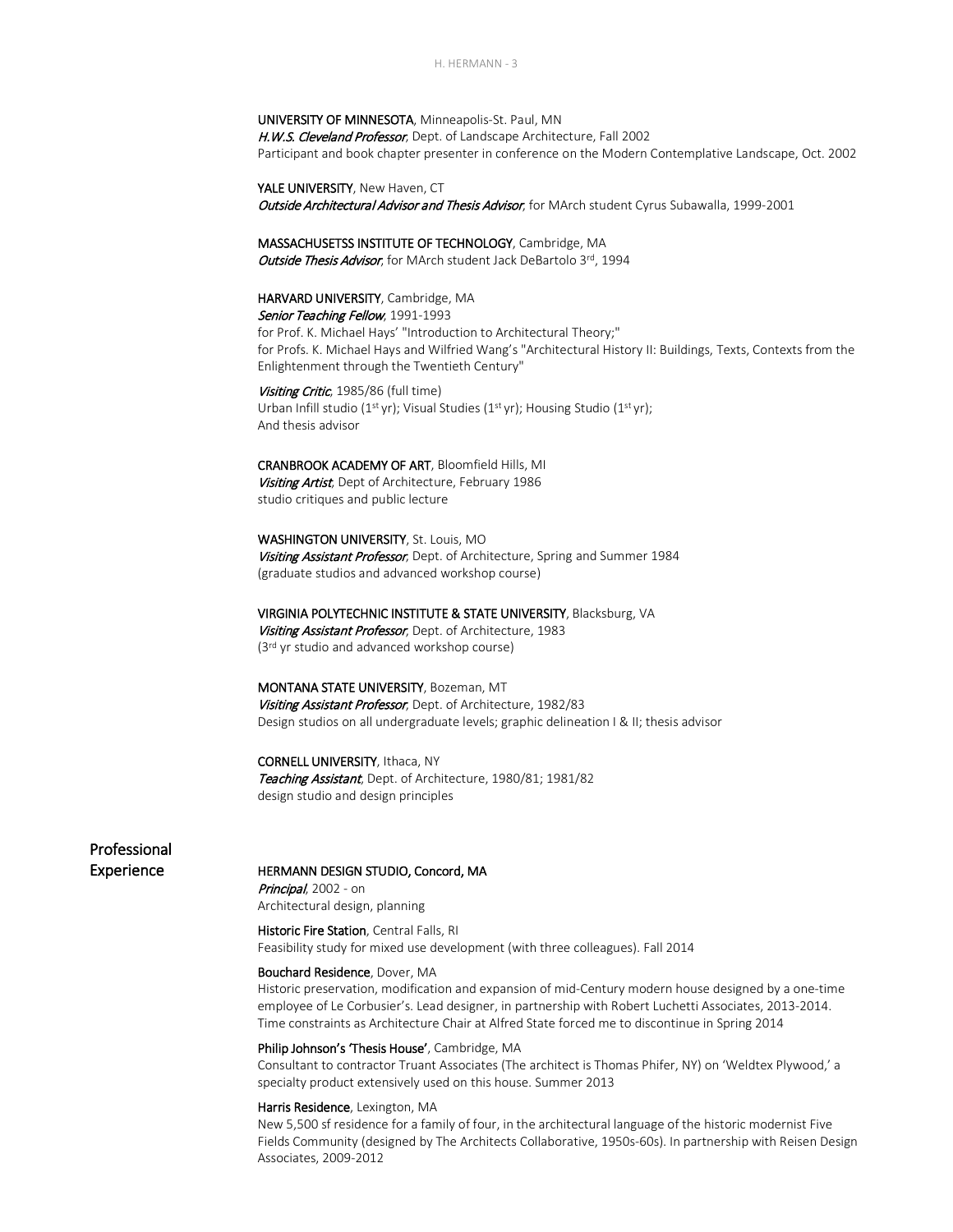## Private Residence, Ashland, MA

Proposal for transformation and expansion of an existing two story home for a music teacher and family. 2006-2007

## Consolidated low rise prefabricated housing

Prototype study of a courtyard housing type, initially for affordable housing in the Northeast, 2006-07

#### Private Residence, Westford, MA

Proposal for expanding an existing two story home in the protected historic town center, for a five person family, 2006

## Wm A M Burden Residence, Northeast Harbor, ME

Re-creation of a fire-destroyed 6,500 SF mid-20th Century Modern masterpiece by Wallace K Harrison and Isamu Noguchi (including custom-designed Noguchi dining table), 2002-2006

### Private Residence, Concord, MA

Proposal for expansion of 1950s ranch house for a gallery-owning couple and their extensive art and photo collections, 2005

### Rockport Chamber Music Festival, Rockport, MA

Two feasibility studies for moving the Festival to new, permanent quarters in historic Rockport, MA; issuance of RFP to architects, 2005

## Hermann Residence, Concord, MA

Expansion, renovation and site work of a 1950s ranch house, 2003-06

## Private Residence, Newton, MA

Proposal for conversion of a 19<sup>th</sup> C barn into livable space, 2003

## Salem Hospital, Salem, MA

Redesign of existing chapel to serve multi-denominational community, 1998 – 2004

## HANBURY EVANS AUSTIN, Cambridge, MA

Senior Designer, 1998-2002

#### University of New Hampshire, Durham, NH

Foundation Building, (fundraising arm and alumni building), through schematic design, 2001 - 2002

#### Harvard University, Cambridge, MA

David Rockefeller Center for Latin American Study, expansion proposal, 2002; Several large scale student housing studies, 2001-02; 96 Sumner Road - relocation of 19<sup>th</sup> Century lodging house, for faculty residences, 2002

## Merrimack College, North Andover, MA

MacQuade Library renovation and adaptation (feasibility study and proposal, adopted by College for implementation), 2001-02;

Augustinian Garden Memorial, (adopted pending funding), 2001

## University of Vermont, Burlington, VT

Dormitory study, invited competition, 2001

## Rockport Chamber Music Festival, Rockport, MA

Feasibility study for suitability of a site for a new permanent home, 2000-01

## Ferguson Center for the Arts, Christopher Newport University, Newport News, VA

Design leader for 450-seat theater, lobby, and experimental theater of performing arts complex - adding to and adaptive reuse of an existing high school, design development phase only (consultant to Hanbury Evans Wright Vlattas + Company, Norfolk, VA), completed in 2004

## Insight Meditation Society, Barre, MA

Long-term Buddhist Retreat Center (competition entry, 2<sup>nd</sup> place), 2000

## Savannah State University, Savannah, GA

Freshmen Dormitory, schematic design (as consultants to Goode Van Slyke Architects, 2001 (completed 2003)

## Wm A M Burden Residence, Northeast Harbor, ME

Re-creation of a fire-destroyed 1947 masterpiece (commission accompanied me to my own firm in 2002), 2000-02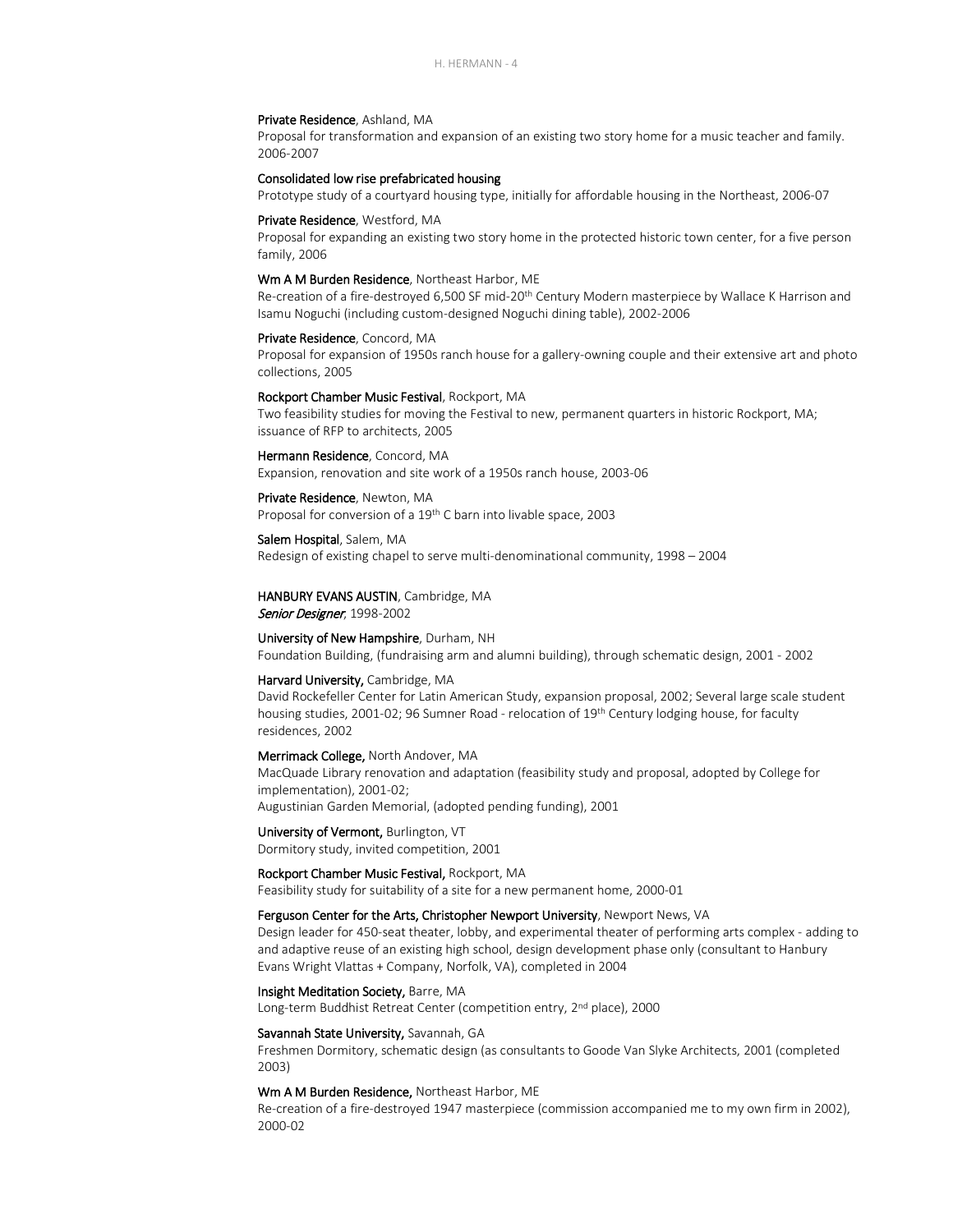H. HERMANN - 5

## City of Lowell, MA

Performing Arts Center Feasibility Study, 2001

YMCA, Cambridge, MA Master plan for renovation and expansion, 1999-2000

Cornell University, Ithaca, NY Interventions in Clara Dickson Residential Hall; Performing Arts Space 'Just About Music', 1999-2000

SUNY Potsdam, Potsdam, NY

Residential Master plan, (adopted by College for implementation), 1998-99

## Sweet Briar College, Sweet Briar, VA

Florence Ellston Inn and Conference Center, and new campus gate house, 2001

## CHILDS BERTMAN TSECKARES (CBT), Boston, MA

Senior Designer/Project Architect, 1996-98

## Millennium Place - Ritz Carlton Towers, Boston, MA

1,800,000 SF, \$ 325 mill. multi-use complex bordering Boston Common, including: five-level below-ground garage, two stories of retail, 19-screen movie theater, a sports club with a daycare center, a 300+ room Ritz Carlton hotel, and luxury condominiums in two towers. Involvement was from inception through design development (in association w/ Gary Edward Handel & Associates, NY)

## Trinity Place at Copley Square, Boston, MA

200 ft. tall, \$ 53 mill. luxury condominium tower next to the Boston Public Library

## ROBERT OLSON + ASSOCIATES, Boston, MA

Designer*,* 1995-96

## Harvard University, Cambridge, MA

Adaptation of Boylston Hall as part of new Humanities Complex – winner in invited competition (completed in 1998); Restoration/ adaptation of William James Hall, Thirteenth, Ninth and Second Floors (including extensive millwork on each floor)

Saint Sebastian's Day School, Weston, MA Renovation and expansion, including new dining/multi-purpose hall

## Franklin Park Maintenance Facility, Boston, MA

Restoration/adaptation of one-storey brick Administration Building

## University Lutheran Church, Cambridge, MA

Restoration/adaptation of sanctuary, and new homeless shelter in basement

## Cramer Productions, Norwood, MA

New headquarters for video production company

## SHEPLEY BULFINCH RICHARDSON and ABBOTT, Boston, MA

Designer*,* 1984-88 (on leave in 1985/86 to teach full time at Harvard, and in 1986/87 for independent research at the American Academy in Rome while wife was a Rome Prize Fellow).

Boston Public Library, Boston, MA Extensive restoration and adaptation of the McKim, Mead & White Building

## Harvard University, Cambridge, MA

Feasibility study for moving the Center for European Studies to Adolphus Busch Hall, the former Busch-Reisinger Museum

### Children's Hospital, Boston, MA

New pediatric wing

## Rhode Island Hospital, Providence, RI proposal for a new pediatric wing

## STUDIO OF WILHELM HOLZBAUER, Vienna, Austria

Designer*,* 1979-80

Natural Science Complex, Salzburg University, Salzburg, Austria from initial design proposal through beginning of contract documents (complex completed in 1985)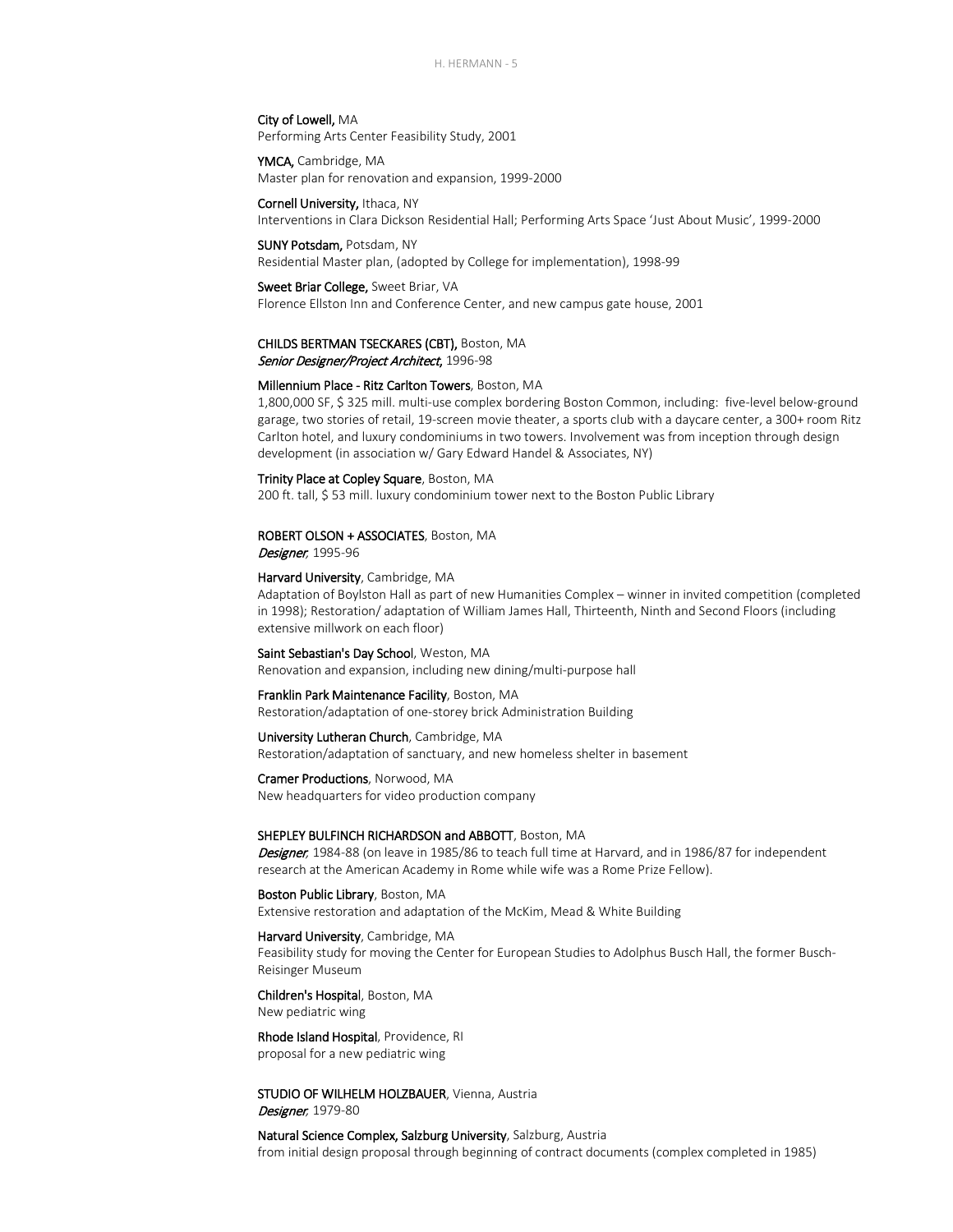## Salzburg University, Salzburg, Austria

Faculty of Arts and Sciences - feasibility study and design proposal for turning three separate temporary 1960s buildings into a unified whole

## The New Australian Parliament, Canberra, Australia

Competition entry

## HENTRICH PETSCHNIGG & PARTNER, Düsseldorf, Germany Designer*,* 1972 to 1973

German Post and Telegraph Company, Cologne, Germany

Large-scale telephone exchange complex and office tower (construction documents); plus various design competitions including large-scale university buildings (Bochum University) and public administration buildings

Bibliography "Heinrich Hermann: Diplom WS 1978/79," by Kristan, Markus and Dimitris Manikas, eds. in *FREI UND LOSGELÖST: Architekten der Meisterklasse Wilhelm Holzbauer (FREE AND DETACHED: Architects of the Master Class Wilhelm Holzbauer)* (Basel: Birkhäuser, "Edition Angewandte," 2015, pp. 58-61)

> ["Design Diary: Contemporary Home in Historic Modernist Neighborhood,"](http://stylecarrot.com/2014/05/14/design-diary-contemporary-home-historic-modernist-neighborhood/) by Marni Elyse Katz, *stylecarrot.com* blog, May 14, 2014

 "Scandinavian sleek: Inherited mid-century treasures work beautifully in this newly built Lexington home," by Marni Elyse Katz, *The Boston Globe*, Magazine's Style Watch section, May 11, 2014 (Report on the interior of the Harris Residence in Lexington, MA)

"Barking up the wrong tree: the focus on appearance rather than substance" Essay on regrettable tendencies in contemporary architecture to overlook the most pressing problems facing humanity (in progress)

Investigating Interiority: The Inner Workings of Architecture based on my RISD Theory Seminar 'Investigating Interiority' (in progress)

Beyond Resuscitation: the Rebuilding of a Modern Masterpiece based on my six-year odyssey with the Burden residence in Northeast Harbor, Maine (in progress)

Int/AR Journal, vols. 01 and 02, 2009-11, RISD Department of Interior Architecture, co-founder, co-editor and co-designer (with Markus Berger and Liliane Wong), dedicated to design interventions and adaptive reuse

"Recovery Curves," by Brad Favreau, illustrated feature article on the recreated Burden Residence, *Portland Monthly*, Portland, ME, July/August 2010, pp. 43-45 and 82-85

"Sea Change: Re-creation as Preservation," in *Wood Design & Building* Magazine by Canadian Wood Council, 'Craft and Heritage' section of Spring 2010 Issue, pp. 30-38

"Catching the Wave: the Rebirth of a Classic Modernist House," feature article by Pilar Viladas on the recreation of the Burden Residence - first essay in the new *NEW YORK TIMES* online series "Domesticities," February 24, 2010

"On Teaching the Design of Poetically/Spiritually Evocative Spaces and Environments," in *2A – Architecture and Art Magazine*, Volume 12 (Dubai, UAE: Fall 2009), pp. 71-77

"Sea Change: Re-creation as Preservation," in *Int|AR Journal*, vol. 01, RISD Department of Interior Architecture, autumn 2009, pp. 46-57

"FP3: a conversation with David Hacin and Scott Thomson on urban revitalization in Boston, MA," by Markus Berger and Heinrich Hermann, in *Int|AR Journal*, Issue 01, RISD Department of Interior Architecture, autumn 2009, pp. 74-85

"Immateriality in Architecture," *Journal of Architectural Education*, Peer Reviewer for this issue, Fall 2008

"Ferguson Center for the Arts, Newport News, Va., Hanbury Evans Wright Vlattas + Company / Pei Cobb Freed + Partners," Building Types Study - [Performing Arts,](http://archrecord.construction.com/projects/BTS/archives/perform/default.asp) *Architectural Record*, online publication, 2006, (I am listed as designer of "Phase 1 - Theater and Amphitheater")

"On the Transcendent in Landscapes of Contemplation," in *Contemporary Landscapes of Contemplation*, ed. Rebecca Krinke (London: Routledge, 2005), pp 36-72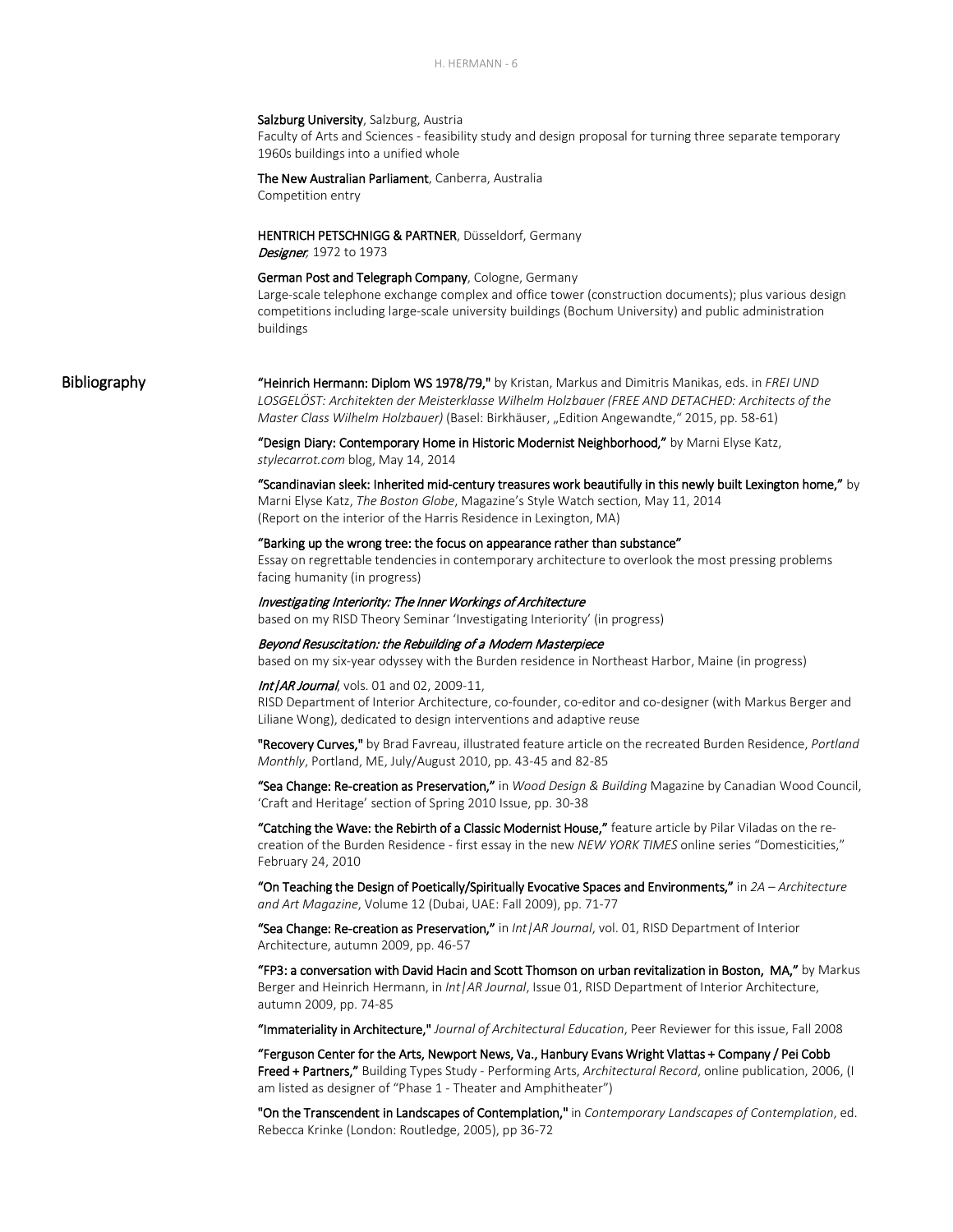"Lebanon Gives Housing the Old College Try," by Mark Davis on presentation to City of Lebanon, NH, of proposals by Heinrich Hermann's students of Spring 2005 Housing Studio at Roger Williams University. *Valley News*, West Lebanon, NH, May 14, 2005, pp. 1, 9

"The Forest Refuge: A Long-Term Buddhist Retreat Center for IMS in Barre, MA," in *WORK in progress*, Issue 6, Spring 2002, Department of Architecture, Rhode Island School of Design, pp. 22-25

Spiritual Dimensions In 20th Century Architecture: A Study of Three Paradigmatic Works by Gunnar Asplund and Sigurd Lewerentz, Le Corbusier, and Louis I Kahn, PhD Dissertation in History and Theory of Architecture at Harvard University. Ann Arbor, MI: University Microfilms International, 1995

"Space and Spirit," Illustrated feature article on dissertation, text by Craig Lambert, images by Heinrich Hermann, *Harvard Magazine*, March-April 1995, Volume 97, Number 4, pp. 34-41

"The Roman Forum Transformed," *Places*, Vol. 5, Nr. 1, MIT Press, 1988, pp. 25-27

"A House for Silver Lakes, California," in *Montana State Architectural Review 4*, School of Architecture, Montana State University, Bozeman, MT, Spring 1986, pp. 6-7

"A House for Silver Lakes, California," in *Transverse Architecture*, Quarterly #3, Ithaca, NY, February 1985

## Montana State Architectural Review 1

School of Architecture, Montana State University, Bozeman, MT, May 1983 (co-founder and co-editor of inaugural issue, with Chris Bergum)

### "On Contextualism and Countercontextualism"

in *Montana State Architectural Review 1*, School of Architecture, Montana State University, Bozeman, MT, May 1983, pp. 24-25

"Uni Salzburg: Universität Salzburg, Naturwissenschaftliche Fakultät Freisaal, Bebauungsstudie 1979," in *Fach-Journal Wettbewerbe*, Vienna, Austria, Heft 10, August 1979, pp. 11-14

## Lectures,

Presentations "Masterworks of Scandinavian Architecture and lighting lessons for northern North America," lecture at Lightspace.California 2017, Anaheim Convention Center, Anaheim, CA, March 2, 2017

> "Recreating 'Sea Change:' A fire-destroyed 20th-c. masterpiece by Wallace K. Harrison and Isamu Noguchi," lecture, DOCOMOMO New England, Boston, MA, April 13, 2015

 "The Making and Motivations of an Architect/Interior Architect," lecture, Marywood University School of Architecture, Scranton, PA, March 16, 2012

"The Poetry of Space in Sigurd Lewerentz's Architecture and Landscape," lecture, Danish Institute for Study Abroad, Copenhagen, July 9, 2011

"Beyond Resuscitation: the Rebirth of a Classic Modernist House," keynote lecture during week-long 'Intensive' of the Distance Master of Architecture Program, Boston Architectural College, Jan 19, 2011

"The Landscape Architecture of Death: The Woodland Cemetery in Stockholm and other Nordic Cemeteries," guest lecture in Landscape Architecture Department, Rhode Island School of Design, Nov. 2010.

"Sigurd Lewerentz's struggle for transcendence in his two late masterpieces, the Church of St. Mark in Björkhagen (1956-60), and the Church of St. Peter in Klippan (1963-66)," lecture, Danish Institute for Study Abroad, Copenhagen, July 8, 2010

"A palpable sense of the spiritual within the design of a private home," presented at the second symposium of the Architecture, Culture, and Spirituality Forum, Abbey at St. John's University in Collegeville, MN, June 17-19, 2010

 "The Woodland Cemetery in Stockholm, Sweden: Landscape and archetypal cultural symbols of the collective human past," guest lecture in seminar "Sacred Sites - [Contested Sites,"](http://www.gsd.harvard.edu/cgi-bin/courses/details.cgi?section_id=9600&term=f2007) Harvard University, Graduate School of Design, April 10, 2009

"On teaching the design of poetic/transcendent environments," presentation at the inaugural symposium of the Architecture, Culture, and Spirituality Forum, at Mount Angel Abbey, Mount Angel, OR, March 22-24, 2009

"Strategies for manifesting the spiritual in architecture," guest lecture in seminar ["Sacred Sites -](http://www.gsd.harvard.edu/cgi-bin/courses/details.cgi?section_id=9600&term=f2007) Contested [Sites,"](http://www.gsd.harvard.edu/cgi-bin/courses/details.cgi?section_id=9600&term=f2007) Harvard University, Graduate School of Design, Dec 3, 2007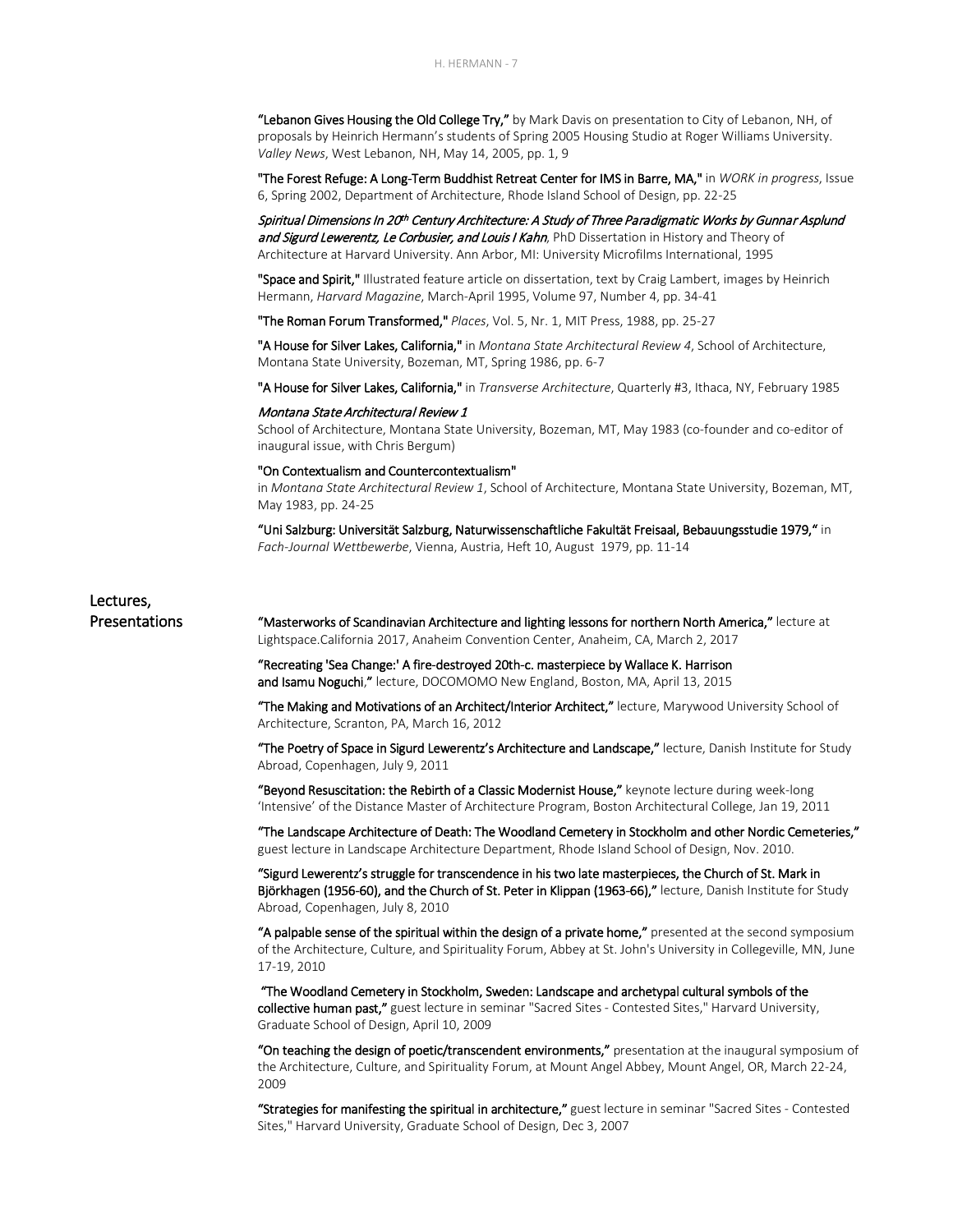"The Burden Residence by Wallace K Harrison and Isamu Noguchi: Reconstructing a 1947 Modern Masterpiece," Charles A. Favrot - H. Mortimer Favrot Lecture, Tulane University, School of Architecture, New Orleans, February 20, 2003

"The Transcendent in the Modern Contemplative Landscape," paper delivered at conference "The Modern Contemplative Landscape", College of Architecture and Landscape Architecture, University of Minnesota, October 18-19, 2002

"Architectural Research between 1980 and 1995," guest lecture, Department of Architecture, Cornell University, April 10, 1995

"Spiritual Dimensions in Twentieth-Century Architecture," Presentation at PERC Colloquia, Harvard University, Philosophy of Education Research Center, May 9, 1994

"Transcendence of the Finite: Disclosing Spiritual Dimensions in Secular and Religious Architecture," paper, Annual Conference, College Art Association, New York City, February 19, 1994

"The Salk Institute: Architecture at the Intersection between the Finite and the Infinite," guest lecture in Course "Buildings, Texts, Contexts," Harvard University, Graduate School of Design, May 4, 1993

"Architecture at the Seam between the Finite and the Infinite: Spiritual Dimensions in Louis I. Kahn's Salk Institute for Biological Studies," Paper, Conference on Sacred Space, Miami University, Oxford, OH, March 4- 6, 1993

"Notes on John Hejduk in Form of a Fiction," paper, Fourteenth Annual Student Symposium, New England Chapter, Society of Architectural Historians, Boston, MA, March 21, 1992

"Projects for Vienna," Lecture, Department of Architecture, Cranbrook Academy of Art, Bloomfield Hills, MI, January 26, 1986

"The Architecture and Landscape Architecture of Vienna," Lecture, St. Louis Chapter, American Society of Landscape Architecture, June 1984

"Vienna: In Search of New Inspirations for the City," Lecture, Spring Lecture Series, School of Architecture, Washington University, St. Louis, MO, April 1984

Design Honors & Awards (including for buildings I contributed

## to substantially) National AIA/CAE Award, Design Citation, 2008

Education Facility Design Awards, AIA Committee on Architecture for Education, for Ferguson Center for the Arts, Christopher Newport University, Newport News, VA. I was design leader on its 450 person theater, experimental theater, and lobby portion for Hanbury Evans Wright Vlattas + Company in Norfolk, VA (associated with Pei Cobb Fried & Partners), while serving as a senior designer with Hanbury Evans Austin, Cambridge, MA

National AASA/AIA/CEFPI Award, Walter Taylor Architectural Award, 2008 American Association of School Administrators, AIA Council of Education Facility Planners, for Ferguson Center for the Arts (credits above)

Pinnacle Award, American Council of Engineering Consultants, 2007, for Ferguson Center for the Arts, (credits above)

AIA-Excellence in Design Award, 2006, by the Hampton Road Chapter, Norfolk, VA, for Ferguson Center for the Arts (credits above).

Grand Prize Award, College Planning and Management Magazine, 2006, for Ferguson Center for the Arts (credits above)

Louis I Kahn Citation, American School & University Magazine, 2006, for Ferguson Center for the Arts (credits above)

Award for Excellence, Urban Land Institute, 2003, for Millennium Place, Boston (now the Ritz Carlton on the Boston Common), a 400 FT tall multi-use complex on the Boston Common. I served as senior designer and project architect on this complex with CBT Architects, Boston, who were associated architects of the complex with Handel Architects, NY

Project of the Year Award, National Commercial Builders Council, 2003, for Millennium Place, Boston (credits above)

Charter Award, Congress for the New Urbanism, 2002, for Millennium Place, Boston (credits above)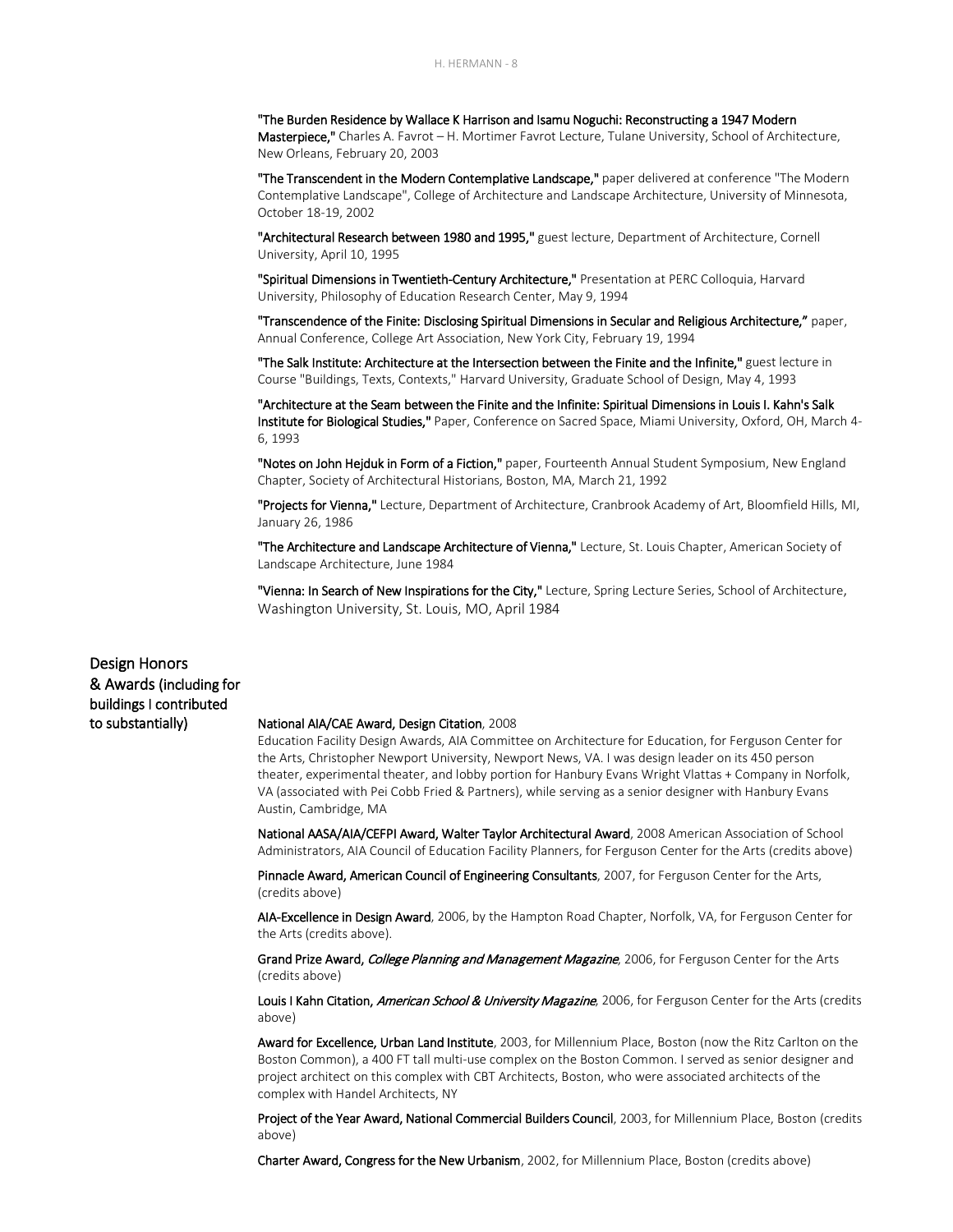Award of Merit, Concrete Industry Board, 2002, for Millennium Place, Boston (credits above)

Pillars of the Industry Award, National Association of Home Builders, 2002, for Trinity Place at Copley Square (I served as a senior designer on this project with CBT Architects, Boston)

Harleston Parker Medal, 2001, for the Renovation and Restoration of the McKim, Mead, and White Wing of the Boston Public Library, awarded to Shepley Bulfinch Richardson & Abbott (I served for more than a year in 1987/88 as the designer on this project under Dan Coolidge, prior to pursuing my PhD at Harvard)

2<sup>nd</sup> Place, invited competition for "The Forest Refuge," 2000, the long-term retreat center of the Insight Meditation Society in Barre, MA. (The winning project exceeded the available budget by a wide margin).

Preservation Award, Boston Society of Architects, 2000, awarded to Shepley Bulfinch Richardson & Abbott for the Renovation and Restoration of the McKim, Mead, and White Wing of the Boston Public Library (see credits above)

Massachusetts Historical Commission Modernization Award, 1999, awarded to Shepley Bulfinch Richardson & Abbott for the Renovation and Restoration of the McKim, Mead, and White Wing of the Boston Public Library (see credits above)

Design Excellence Award, Boston Society of Architects/AIA, 1995, awarded to Shepley Bulfinch Richardson & Abbott for the Renovation and Restoration of the McKim, Mead, and White Wing of the Boston Public Library (see credits above)

1<sup>st</sup> Place and Award of Commission, 1995, in invited competition for the adaptation of Boylston Hall to serve as Harvard University's second Humanities Center, for Robert Olson + Associates

Preservation Award, ASID and Boston Magazine, 1994, awarded to Shepley Bulfinch Richardson & Abbott for the Renovation and Restoration of the McKim, Mead, and White Wing of the Boston Public Library (see credits above)

Architecture Prize of the State of Salzburg, Austria, 1986, for the New Natural Science Complex of Salzburg University, awarded to the Architektengruppe Universität Salzburg, Wilhelm Holzbauer's joint venture in which I served as a key designer for 1½ years following my graduation from Prof. Holzbauer's Masterclass of Architecture and prior to my Fulbright Fellowship at Cornell University.

## Academic Honors

& Awards Faculty Development Grant, SUNY College of Technology at Alfred, in support of producing the *BArch Candidacy Application*, 2012/13.

> Faculty Development Grant, Rhode Island School of Design (w/M. Berger and L. Wong) for co-founding and co-editing the first volume of *Int|AR Journal,* 2009

H.W.S. Cleveland Professor, University of Minnesota, Department of Landscape Architecture, Fall 2002

Post-Doctoral Research Grant, Harvard University, Graduate School of Arts and Sciences, 1995

James Souverine Gallo Memorial Scholarship, Harvard University, 1995

Graduate Society Dissertation Completion Fellowship, Harvard GSAS, 1994/95

Eliot Dissertation Completion Fellowship, selected as First Alternate, Harvard GSAS, 1994/95

Harvard Whiting Fellowship, selected as Fourth Alternate, Harvard GSAS, 1994/95

Caspar Henry Burton, Jr. Memorial Scholarship, Harvard University, for dissertation research, 1993/94

Jens Aubrey Westengard Scholarship, Harvard University, for dissertation research, 1992/93

Grant from the College of Arts and Architecture, Montana State University, (w/ Christian Bergum) for founding and producing the first volume of *Montana State Architectural Review*, 1983

Graduate School Fellowship, Cornell University, Summer 1982

George Lewis Coleman Fellowship, Cornell University, College of Architecture, Art and Planning, 1981/82

Fulbright-Hays/IIE Fellowship, for two years of advanced studies at Cornell University, 1980-82

Research Grant from the Austrian Ministry of Science and Research, for research at Cornell University, 1980/81

Fellowship for Outstanding Students, Austrian Ministry of Science and Research, while studying at the University of Applied Arts in Vienna, 1975/76 through 1978/79